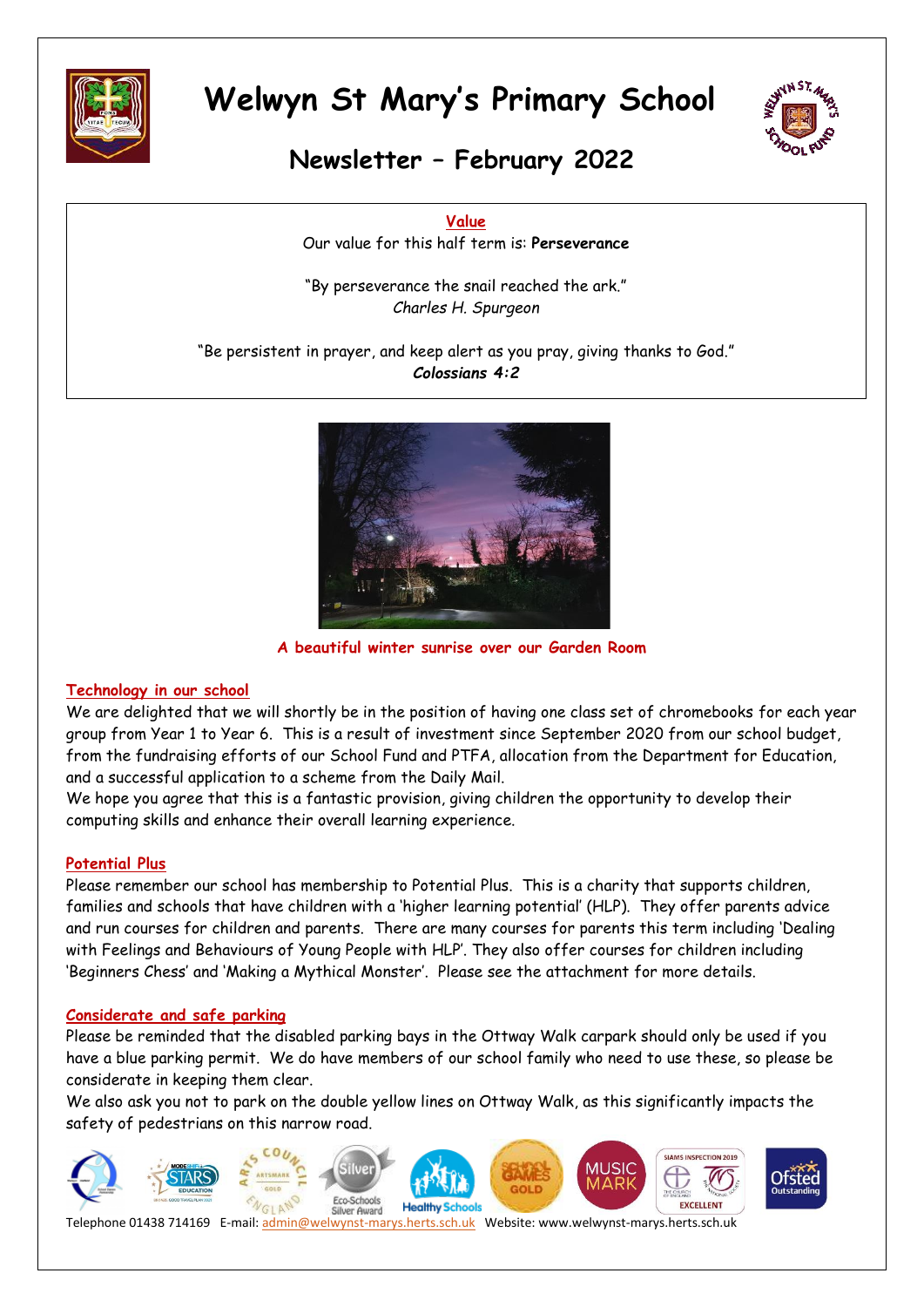



## **Newsletter – February 2022**

#### **Attendance cup**

Despite the challenges that Covid is having on our children's attendance, we continue to celebrate with them to encourage a commitment to coming to school when they are well and in line with government guidance.

Our January attendance cup was won by class DM1.

| 1 <sup>st</sup> | DM1 | 98.9% |
|-----------------|-----|-------|
| 2 <sup>nd</sup> | I.R | 96.5% |
| 3 <sup>rd</sup> | S3  | 96.2% |
| 4 <sup>th</sup> | Ο4  | 95.6% |
| 5 <sup>th</sup> | MN2 | 95.4% |

#### **Music exam success**

Congratulations to Om D on passing his initial grade piano exam with merit, Elisa M passing with merit her Grade 1 piano practical, and Anaiah who passed her grade 3 piano.

#### **January birthdays**

Happy Birthday to all who celebrated in January:

Penelope, Elsie-Mae, Riaan, Thomas, Florence, Danny-Lee, Nancy, Orla, Amara, Harriet, Oliver, Mollie, Joseph, Mia, Bailey, Lyra, Ethan, Daniel, Sophie, Jenson, Ruben, Samuel, Jake, Ethan, Charlie, Scott, James, Olivia, Timur, Hollie, Freddie, Max, Alexa, Troy, Mrs Bradshaw, Mrs Castiglione, Mrs Moate and Mrs Soppett-Moss.

#### **Online games**

Please check carefully what games your child is playing online. There are minimum age limits, for example seven years old for Minecraft. It is also possible to end up playing with strangers and some games expect money payments for status or rewards. Parental controls are advised. Additionally, many have the potential to become addictive.

Fortnite – Click [here](https://welwynst-marys.herts.sch.uk/wp-content/uploads/2022/01/parental-control-fortnite-chapter-2-battle-royale-parental-controls-guide.pdf) for a useful guide to parental controls.

#### **Appropriate use of communication apps**

Modern communication is amazing and it continues to evolve quickly. There are many communication apps on the market and sometimes we can forget that there is an age rating on them for a reason. It's worth noting that the following apps have the following age rating on them:

WhatsApp - 16+ in the UK. Click [here](https://welwynst-marys.herts.sch.uk/wp-content/uploads/2022/01/all-you-need-to-know-about-whatsapp.pdf) for a helpful parent guide Houseparty - 13+. Click [here](https://welwynst-marys.herts.sch.uk/wp-content/uploads/2022/01/all-you-need-to-know-about-houseparty.pdf) for a helpful parent quide Snapchat - 13+. Click [here](https://welwynst-marys.herts.sch.uk/wp-content/uploads/2022/01/all-you-need-to-know-about-snapchat.pdf) for a helpful parent guide TikTok - 13+. Click [here](https://welwynst-marys.herts.sch.uk/wp-content/uploads/2022/01/all-you-need-to-know-about-tiktok.pdf) for a helpful parent guide

With many social communication apps, social bots are used to masquerade as humans. Whilst most pose no risk, others are designed to extort, sell products, spread propaganda or bully human users. Click [here](https://welwynst-marys.herts.sch.uk/wp-content/uploads/2022/01/all-you-need-to-know-about-social-bots.pdf) for a handy parent guide that tells you all about social bots.

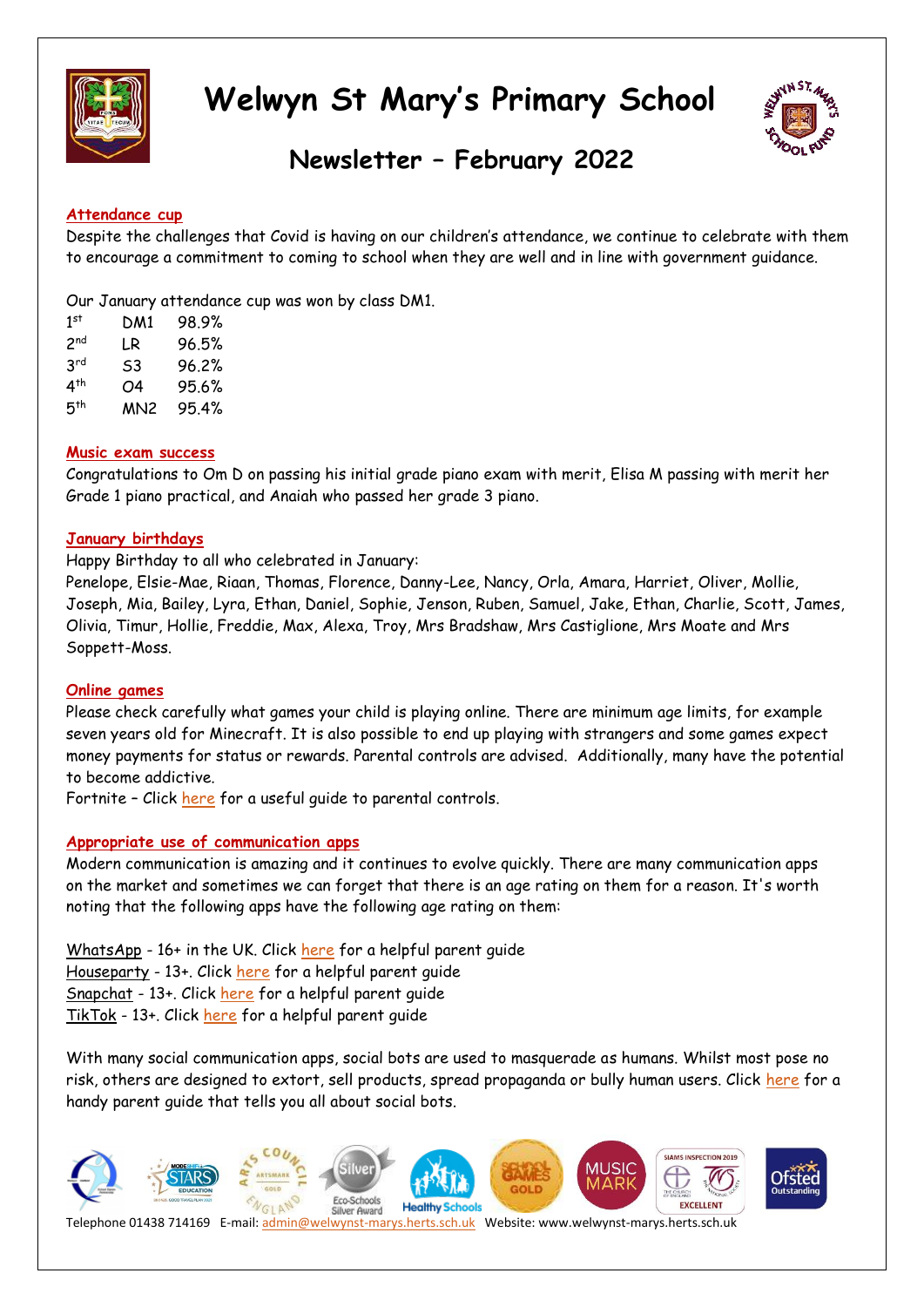



## **Newsletter – February 2022**

We can do many things to protect our children, sometimes the simplest approaches are the most effective. We highly recommend that you put the following things in place at home if your child has a mobile device:

- Do not allow your children to have a communication app that is not appropriate for their age.
- Ensure that when your children communicate they are polite and respectful. Quite often conversations on social communication apps can quickly become misunderstood. If they don't like something that is said, they should speak with an adult.
- Limit the amount of time your child has on their mobile devices and have an evening curfew. No primary age child should be on their mobile device after 8pm in an evening.
- Don't allow mobile devices in your child's bedroom at night. Have a central charging point in your house and be very clear about the rules.
- Check your child's device regularly. It is important that you check how your child interacts with others and how others are interacting with them.

#### **World Book Day**

As part of our World Book celebrations on Thursday 3rd March we would like all children to dress-up as a book character of their choice. When choosing the character, please discuss with your child the book the chosen character has come from and the characteristics of the character. What are they like as a person? How do you know?

We would prefer children not to come as footballers.

We look forward to the children sharing their costumes/characters with us.

#### **Covid-19**

Please continue to follow all the latest guidance and any restrictions in place.

If your child develops Covid-19 symptoms please keep them at home and book a PCR test. Please notify the school at the earliest opportunity - [admin@welwynst-marys.herts.sch.uk](mailto:admin@welwynst-marys.herts.sch.uk) - and also notify us of the results of tests.

As restrictions are eased, we will return to following national guidelines with regard to attendance. All children are expected to attend school unless they have tested positive for Covid, have Covid symptoms or are otherwise unwell.

If you have a positive Covid case in your household, or your child has been identified by NHS test and trace as a close contact of a Covid case, you should follow the guidance below:

• Notify the school that your child is a close contact of a positive Covid case on [admin@welwynst](mailto:admin@welwynst-marys.herts.sch.uk)[marys.herts.sch.uk](mailto:admin@welwynst-marys.herts.sch.uk) . Please give the date that they were in contact with the positive case.

- Test your child daily using lateral flow tests for 7 days before sending them to school each morning.
- Report your child's lateral flow test to school on admin@welwynst-marys.herts.sch.uk

• If you child develops symptoms of Covid, please arrange for a PCR test and keep them at home until you receive the results, even if they test negative via a lateral flow test.

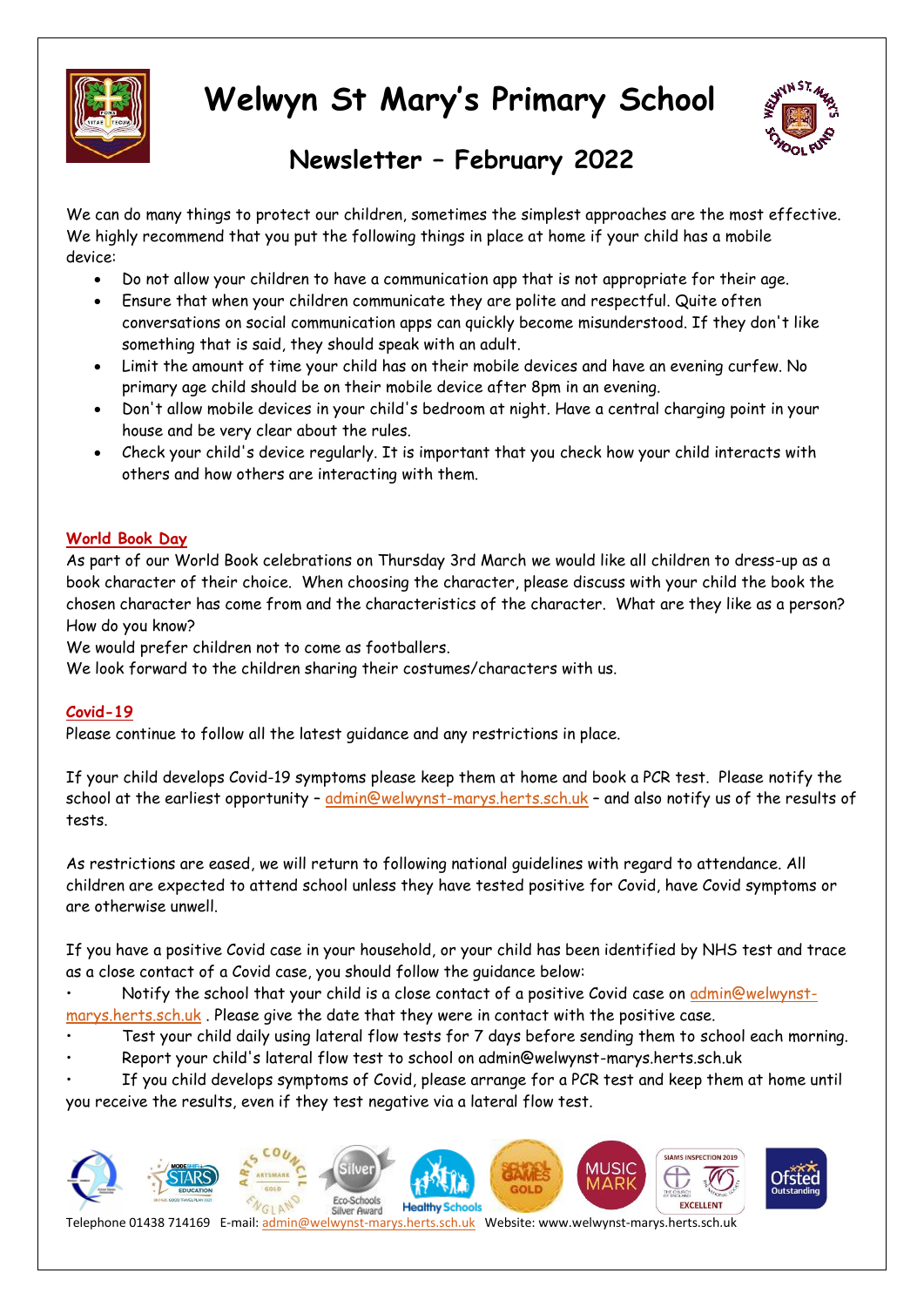



## **Newsletter – February 2022**

#### **Foodbanks help**

We have links with local foodbanks so, if you are struggling financially at the moment, please contact the school office in confidence and we can refer you.

#### **Pupil Premium and Free School Meals**

For every child registered for Pupil Premium, the school receive additional funding which is spent on raising the attainment of those pupils. If you are entitled to Pupil Premium funding, your child could access a range of additional benefits, including extra help in class, additional resources, items of uniform, free school trips and visits and one free club per term. If you think that you might be eligible for free school meals and are not currently registered, please complete the simple online application form which can be found at: [www.hertsdirect.org/freeschoolmeals](http://www.hertsdirect.org/freeschoolmeals) Once you have registered your child, please inform the school office.

#### **Term Time Absence and Penalty Notices**

A reminder that Hertfordshire County Council issues Penalty Notices which meet the Hertfordshire Code of Conduct regardless of the overall level of the pupil's attendance. Please be advised that the Governing Body has agreed that Welwyn St Mary's will be following this guidance.

This means that unauthorised absence exceeding 15 sessions (each day is two sessions) over 2 consecutive terms risks a fine of up to £120 per parent for each individual child. The Local Education Authority may issue you with a Penalty Notice under Section 444 of the Education Act 1996, for failure to secure your child's regular attendance at school. One session is equal to a morning or an afternoon.

So that parents are aware of the risk of receiving a Fixed Penalty Notice, Welwyn St Mary's will issue warning letters to all parents who request term time holiday, regardless of the length of holiday.

Please note that:

- Even brief term time holidays can affect children in school adversely for some weeks. Both before and after the actual vacation.
- Very few children can afford to miss aspects of the school curriculum.
- Staff are unable to provide activities for your child to complete during unauthorised absences from school.
- It is also highly unlikely that your child will be able to 'catch up' on the work undertaken by classmates whilst your child is on holiday.

We appreciate your understanding and thank you for supporting us in maintaining our high attendance record.

## **Diary Dates**

|                          | <b>Spring Term 2022</b>                  |  |
|--------------------------|------------------------------------------|--|
| $1st$ February           | Chinese New Year lunch                   |  |
| 2 <sup>nd</sup> February | Year 3 multi-sports at Monks Walk School |  |

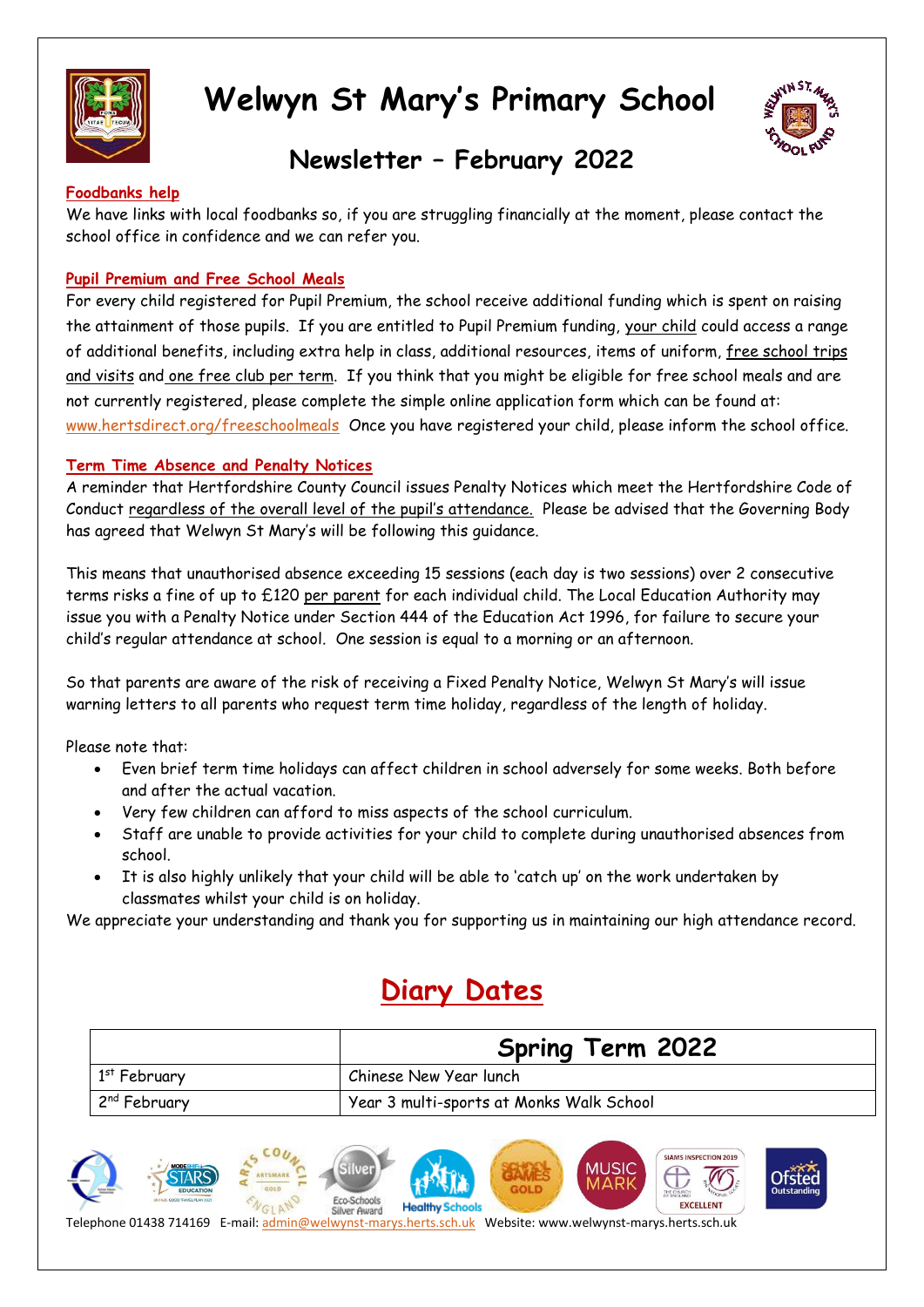



## **Newsletter – February 2022**

| 3 <sup>rd</sup> February                    | Key Stage 1 Festival of Words                               |  |
|---------------------------------------------|-------------------------------------------------------------|--|
| 4 <sup>th</sup> February                    | Year 5 rugby event at WGC rugby club                        |  |
| w.b. 7 <sup>th</sup> February               | Child mental health week                                    |  |
| 8 <sup>th</sup> February                    | E-safety day                                                |  |
| 9 <sup>th</sup> February                    | Year 6 rugby event at WGC rugby club                        |  |
| 9 <sup>th</sup> February                    | Parent consultations                                        |  |
| 10 <sup>th</sup> February                   | Year 4 indoor athletics at Ridgeway Academy                 |  |
| $14th$ - $18th$ February                    | Half term holiday                                           |  |
| 28 <sup>th</sup> February                   | Year 6 K'NEX Challenge                                      |  |
| 3rd March                                   | World Book Day - come to school dressed as a book character |  |
| 4 <sup>th</sup> March                       | Year 2 assembly                                             |  |
| 10 <sup>th</sup> March                      | Year 2 Great Fire of London day                             |  |
| 11 <sup>th</sup> March                      | Year 1 assembly                                             |  |
| $14th$ - $18th$ March                       | Science week                                                |  |
| 16 <sup>th</sup> March                      | Year 5 Moving Toys workshop                                 |  |
| 18 <sup>th</sup> March                      | LR assembly                                                 |  |
| 22 <sup>nd</sup> March                      | Year 6 trip to RAF Hendon                                   |  |
| 23rd March                                  | Year 5 Dance Festival at Campus West                        |  |
| 25 <sup>th</sup> March                      | MR assembly                                                 |  |
| 28 <sup>th</sup> March                      | Decorated egg entries in                                    |  |
| 9.30 am 31st March                          | Whole school Easter service at St Mary's Church             |  |
| $1st$ April                                 | Term ends at 1.20 pm                                        |  |
|                                             | Summer Term 2022                                            |  |
| 19 <sup>th</sup> April                      | Summer term commences                                       |  |
| 30 <sup>th</sup> May - 3 <sup>rd</sup> June | Half term holiday                                           |  |
| 24 <sup>th</sup> June                       | INSET day - school closed                                   |  |
| $27th$ June                                 | Occasional day - school closed                              |  |
| 14 <sup>th</sup> July                       | Secondary transition day                                    |  |
| 22 <sup>nd</sup> July                       | Term ends at 1.20 pm                                        |  |
|                                             | <b>Autumn Term 2022</b>                                     |  |
| 5 <sup>th</sup> September                   | Autumn term commences                                       |  |
| 24th - 28th October                         | Half term holiday                                           |  |
| 18 <sup>th</sup> November                   | INSET day - school closed                                   |  |
| 21 <sup>st</sup> December                   | Term ends at 1.20 pm                                        |  |